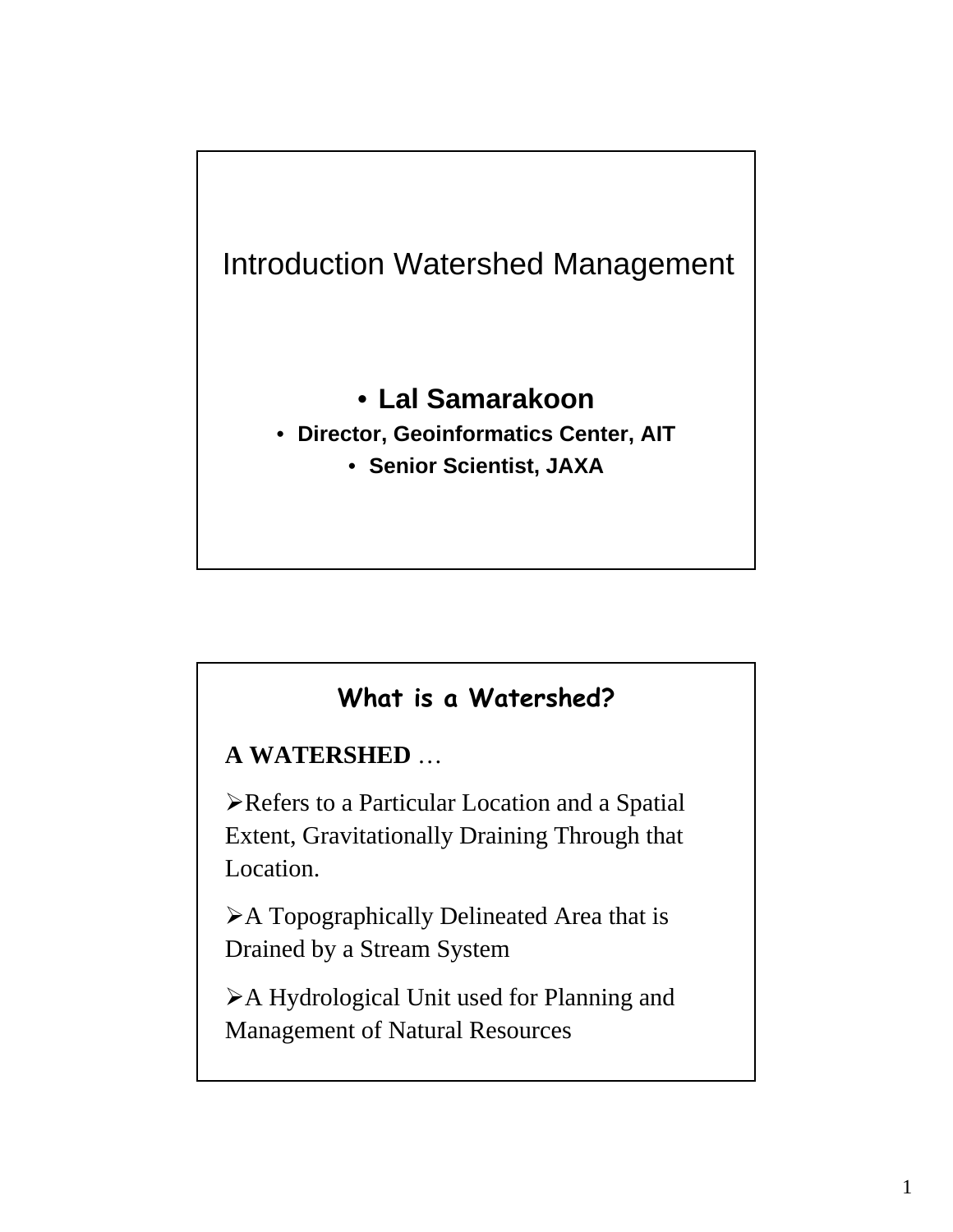

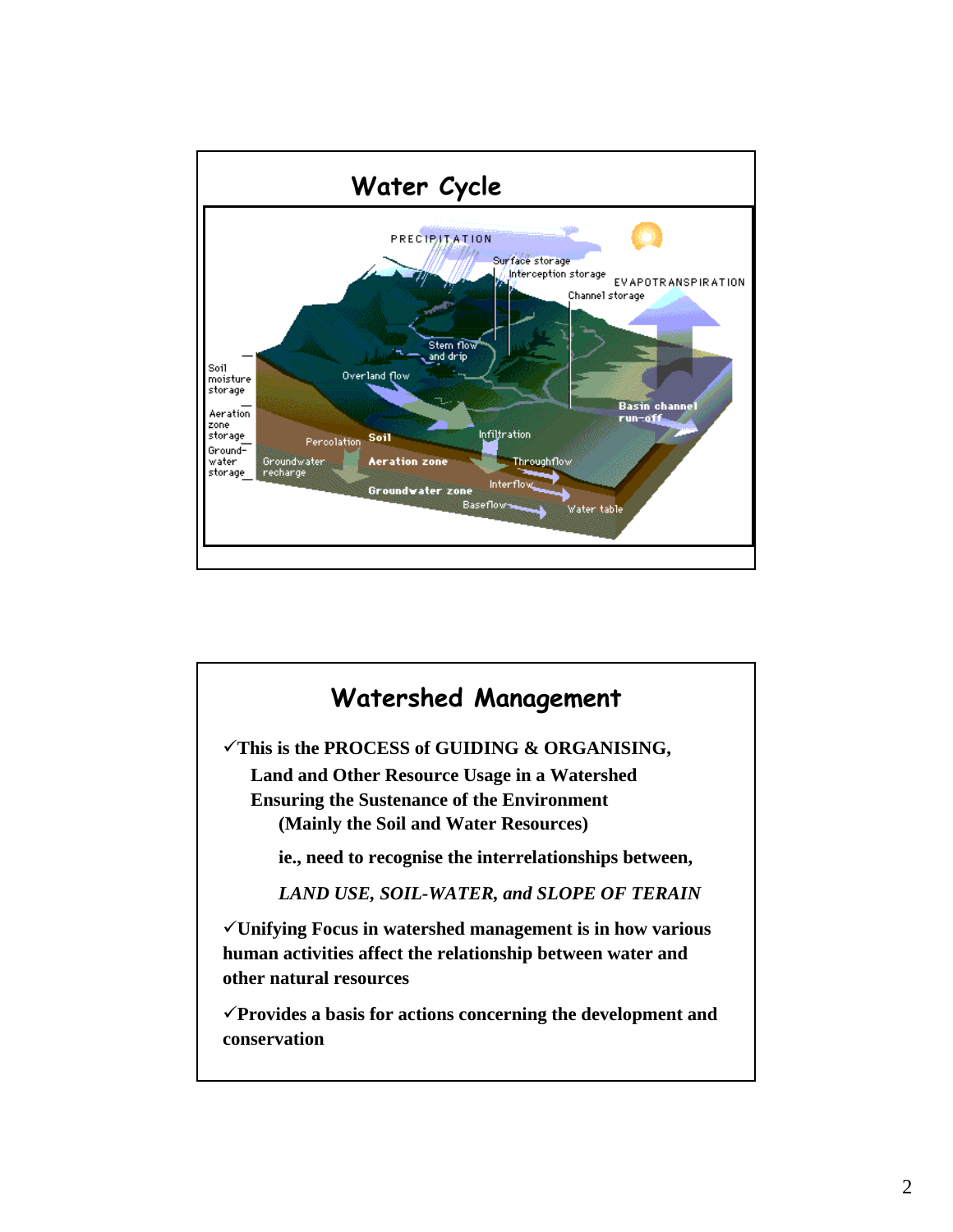### **Integrated Watershed Management**

**Real World** > Dis-aggregated, Independent, Political Actions

**The tendency or inclination** > Implementation in an Independent Fashion with little or no regard to how they affect other areas.

However, Water Flows Down the Slopes and Ignores the Political or Administrative Boundaries

Therefore Upstream Activities by a Person or a Group of Persons Affect the Welfare of those in the Downstream

This Gives Rise to the Need of Bringing together THE PHYSICAL FACTORS of a watershed and

The SURROUNDING POLITICAL REALITIES

### **Watershed Management Concerns**

¾**PREVENTING deterioration of existing relationships between the use of natural resources within a watershed**

¾**RESTORING sustainable relationships which had been destroyed due to actions in the past**

**THERE BY ENSURE THE BEST USE OF RESOURCES IN A WATERSHED**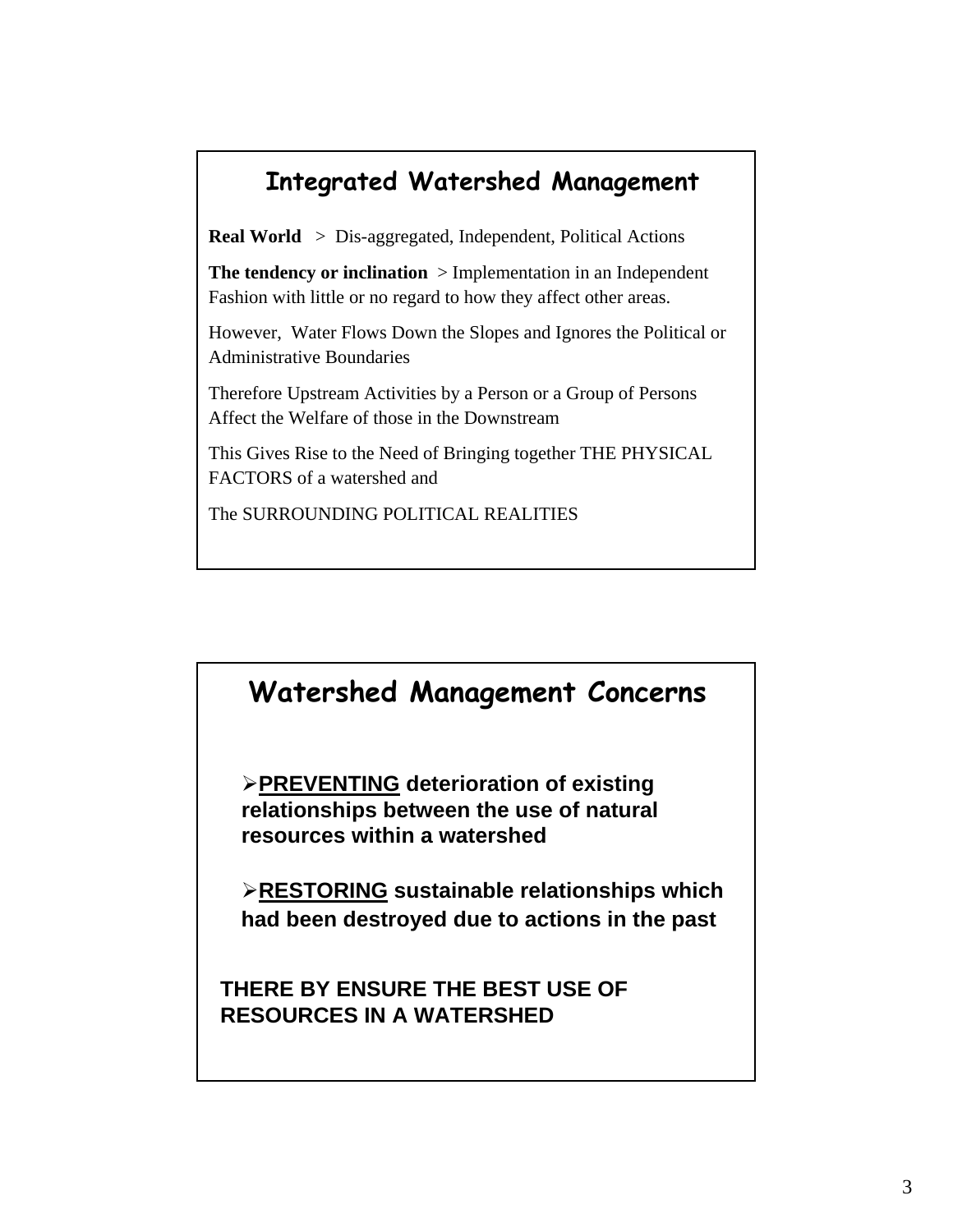

### **Problems Associated with Watersheds**

*<b>∻Flooding* 

- .**Unstable Slopes / Land Slides**
- .**Erosion from Denuded Land**
- .**Deficient Water Supplies**
- .**Energy Shortage**
- .**Food Shortage**
- .**Poor Quality Drinking Water**
- .**Polluted Streams / Reduced Fishing**
- .**Sedimentation of Navigation Tracks.**
- .**Timber Shortage (for Dwelling Purposes)**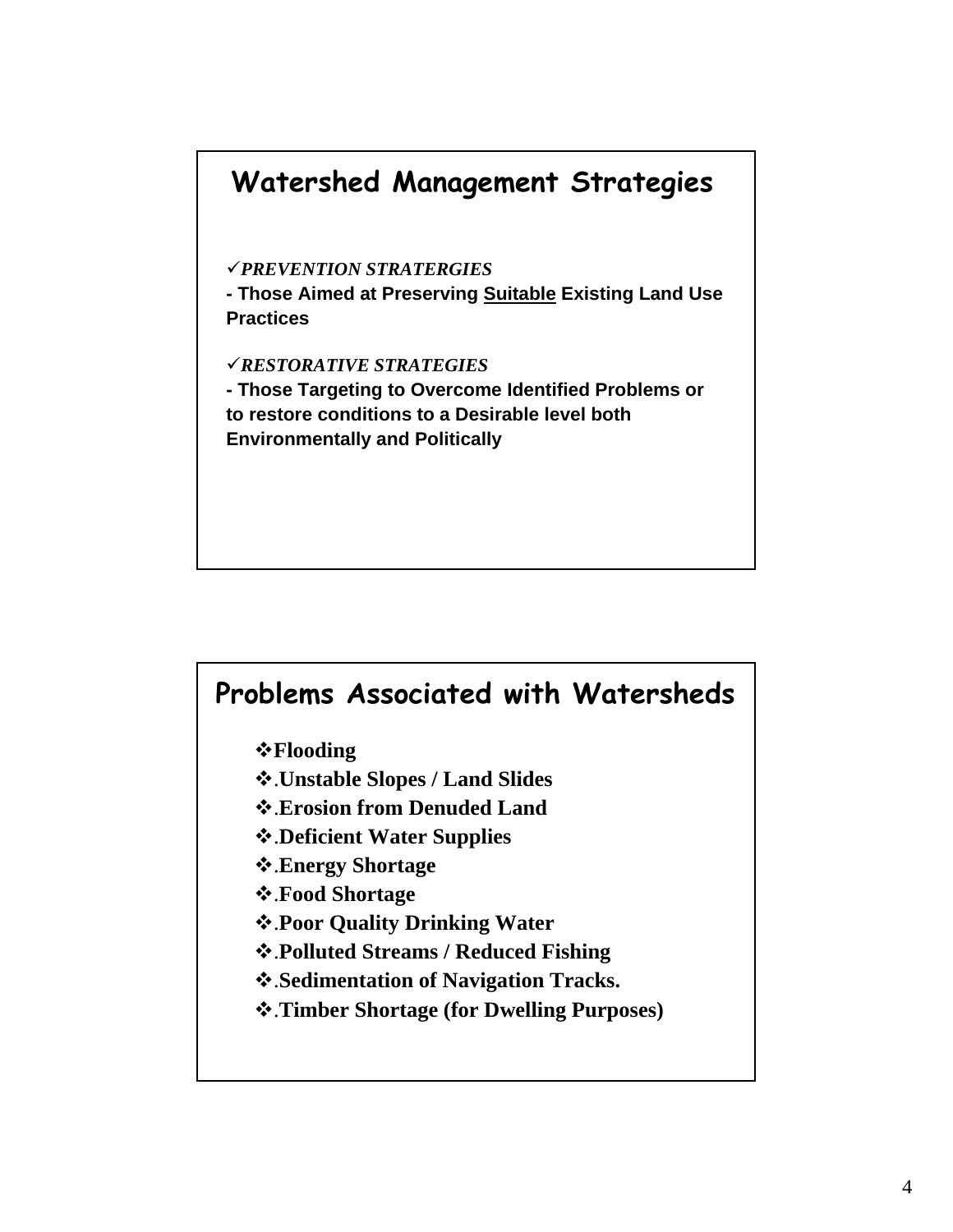# **Problems and Possible Interaction**

| <b>Flooding</b>                 | <b>Flood Control Reservoirs,</b><br><b>Construction of Levees</b><br><b>Flood Plain Management</b><br>Re-vegetation(Denuded Areas) |
|---------------------------------|------------------------------------------------------------------------------------------------------------------------------------|
|                                 | <b>Unstable Slopes / Land Slides</b>                                                                                               |
|                                 | Slope Protection &                                                                                                                 |
|                                 | <b>Drainage Structures</b>                                                                                                         |
|                                 |                                                                                                                                    |
| <b>Erosion</b>                  | <b>Erosion Control Structures</b>                                                                                                  |
|                                 | <b>Contour Terracing</b>                                                                                                           |
|                                 | Re-Vegetation                                                                                                                      |
| <b>Deficient Water Supplies</b> |                                                                                                                                    |
|                                 | <b>Storage Reservoirs</b>                                                                                                          |
|                                 | <b>Water Harvesting</b>                                                                                                            |
|                                 | <b>Vegetation Manipulation</b>                                                                                                     |
|                                 |                                                                                                                                    |
|                                 | Pumping of Deep Groundwater                                                                                                        |

|                                            | <b>Problems and Possible Interaction</b>                                                  |
|--------------------------------------------|-------------------------------------------------------------------------------------------|
| <b>Energy Shortage</b>                     | Fuel Wood Harvesting<br><b>Hydro-Power Development</b>                                    |
| <b>Food Shortage</b>                       | Develop Agricultural Areas<br><b>Develop Agricultural Practices</b><br>Increase Livestock |
| <b>Poor Quality Drinking Water</b>         |                                                                                           |
|                                            | Develop Wells and Springs<br><b>Treat Water</b>                                           |
| <b>Polluted Streams / Reduced Fishery</b>  |                                                                                           |
|                                            | <b>Control Pollutant Entry</b>                                                            |
|                                            | <b>Treat Wastewater</b>                                                                   |
| <b>Sedimentation of Navigation Tracks</b>  |                                                                                           |
|                                            | <b>Erosion Control Structures</b><br>Dredging and Mining                                  |
| <i>Timber Shortage</i> - Timber Harvesting |                                                                                           |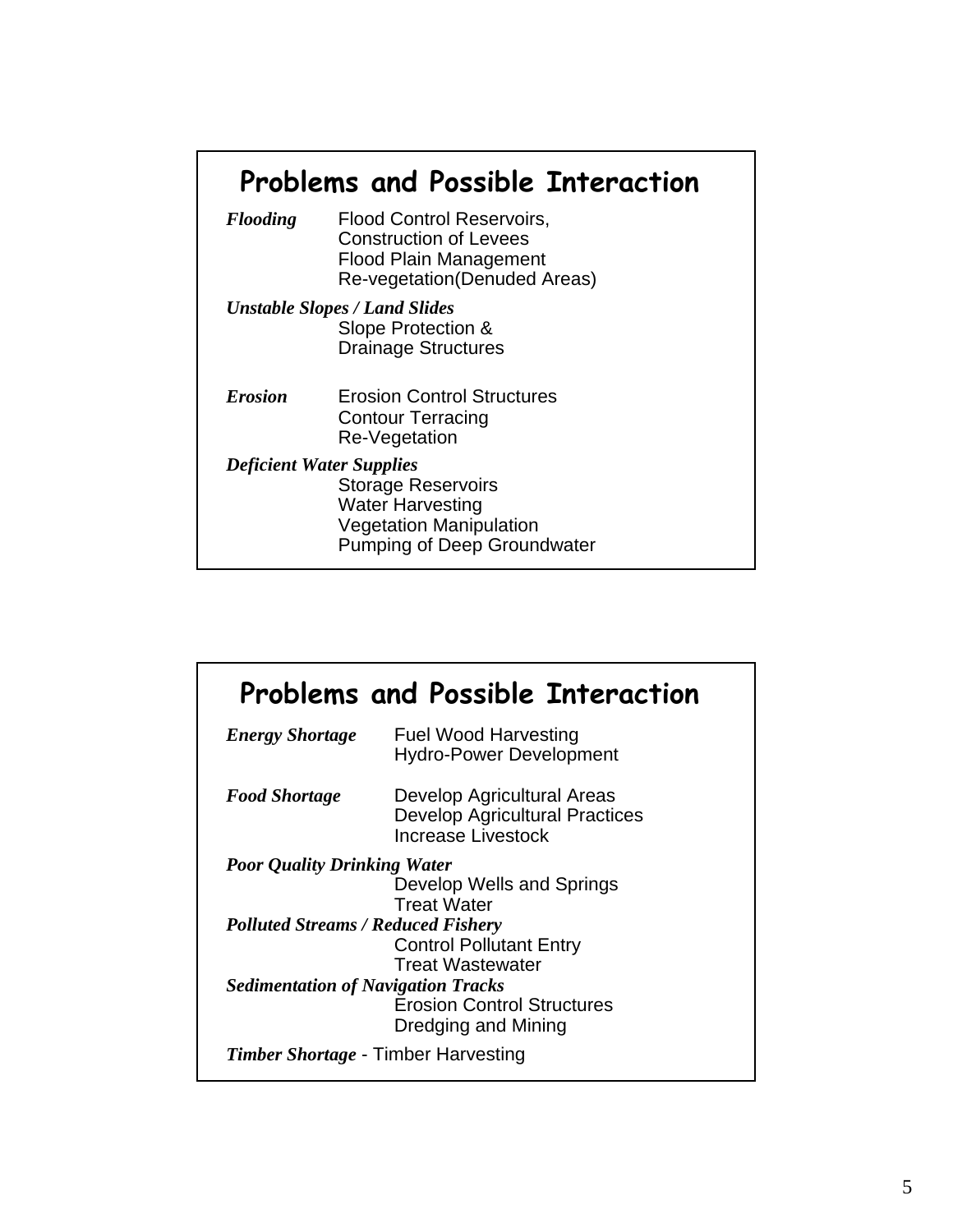

|                                      |                                 | Solution Associated with Watershed Management |
|--------------------------------------|---------------------------------|-----------------------------------------------|
| <b>Flooding</b>                      | <b>Flood Control Reservoirs</b> | <b>Minimise sedimentation</b>                 |
|                                      |                                 | <b>Manage Land Cover</b>                      |
|                                      | <b>Construction of Levees</b>   | <b>Minimise Sediments</b>                     |
|                                      | <b>Flood Plain Management</b>   | <b>Land use Zoning/Management</b>             |
|                                      | <b>Re-vegetation</b>            | <b>Manage Land Cover</b>                      |
| <b>Unstable Slopes / Land Slides</b> |                                 |                                               |
|                                      | <b>Slope Protection</b>         | <b>Structures for Stabilise Slopes</b>        |
|                                      |                                 | <b>Manage Land Cover</b>                      |
|                                      |                                 | <b>Restructure Slopes (Terracing etc.)</b>    |
|                                      |                                 | <b>Drainage Management</b>                    |
| <b>Erosion from Denuded Lands</b>    |                                 |                                               |
|                                      | <b>Erosion Control</b>          | <b>Structures</b>                             |
|                                      |                                 | <b>Re-vegetation &amp; Management</b>         |
|                                      | <b>Contour Terracing</b>        | <b>Re-vegetate, Mulching</b>                  |
|                                      |                                 | <b>Slope Stabilisation,</b>                   |
|                                      | Re-vegetate                     | <b>Protect and Manage Vegetative Cover</b>    |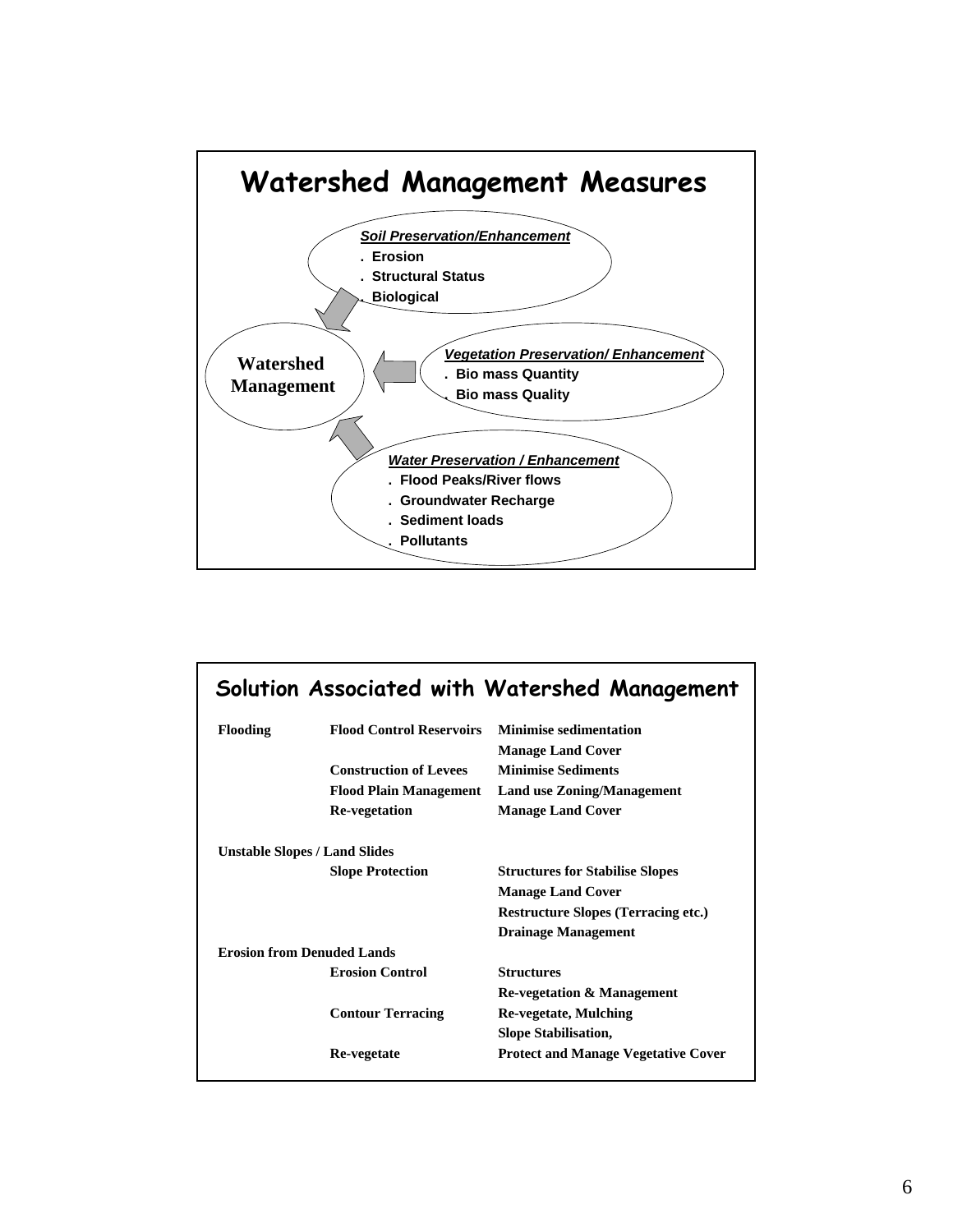

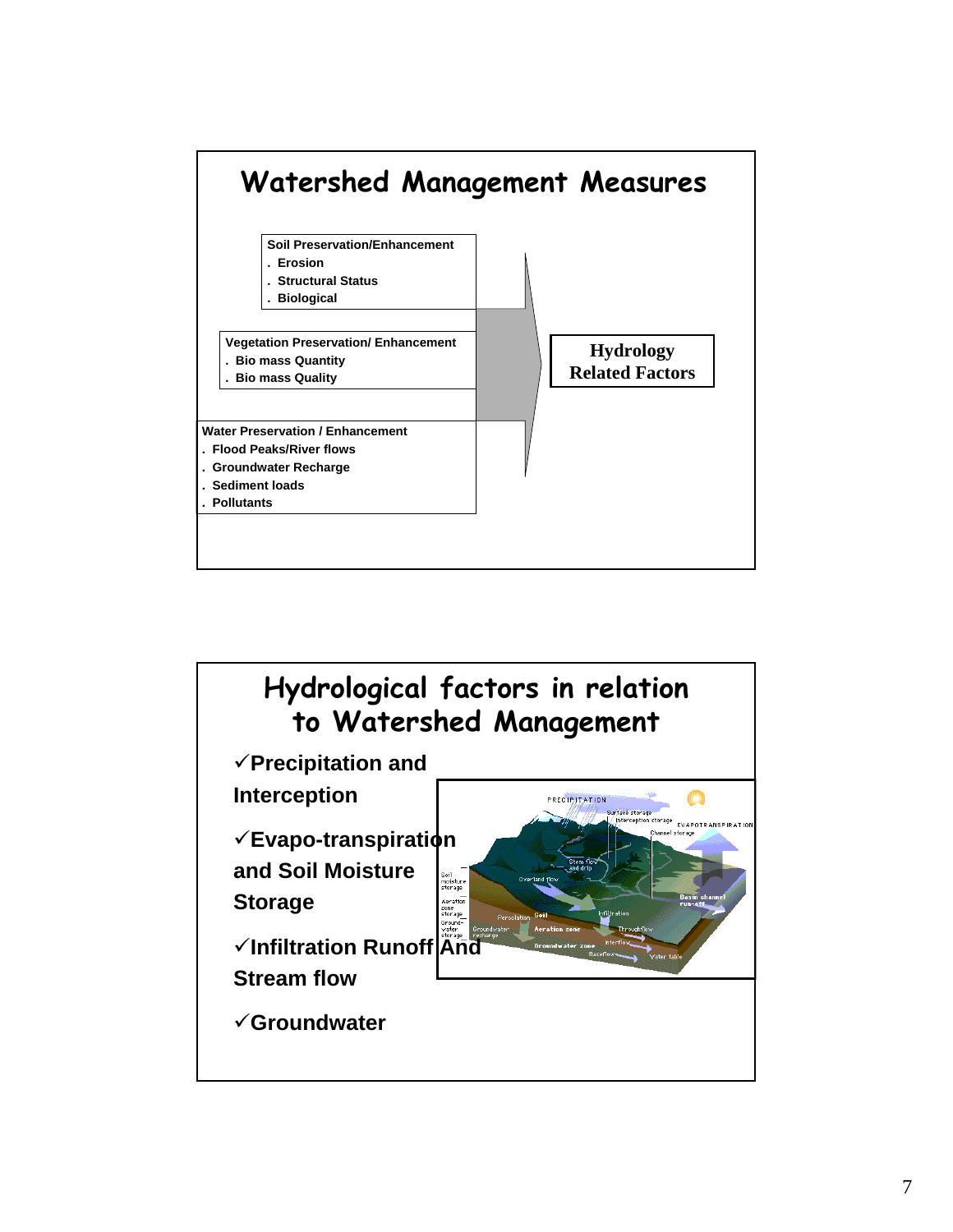## **Precipitation & Interception**

9**Affects the Amount, Timing and Spatial Distribution of Water Added to a Watershed from the Atmosphere** 9**Precipitation is Largely beyond Human Control Land Use and Associated Vegetation Alterations affect the Deposition of Water by Changing Interception (Type, Extent, and Condition of Vegetative Land Cover Influence the Pattern and the Amount Reaching the Soil Surface)**

9**Dense Coniferous Forests and Multi-Storied Canopies of Tropical Forests Intercept and Store Significant Quantities of Precipitation and a Substantial Quantity is Returned to Atmosphere as Evaporation (Approx 30%)**

### **Evapotranspiration & Soil Moisture**

9**Evaporation from Soils, Plants Surfaces, and Water Bodies together with Water Transpired through Plant Leaves is called Evapotranspiration** 9**Larger Canopied Plants Transpire Larger Amounts compared to Bare Soil or Plants with Smaller Stature** 9**ET affects the Water Yield, and Largely Determines the Proportion of Precipitation input becoming Streamflow** 9**In Tropical Watersheds ET component Reaches upto 80%** 9**Annual ET computations are through Water Balance Computations**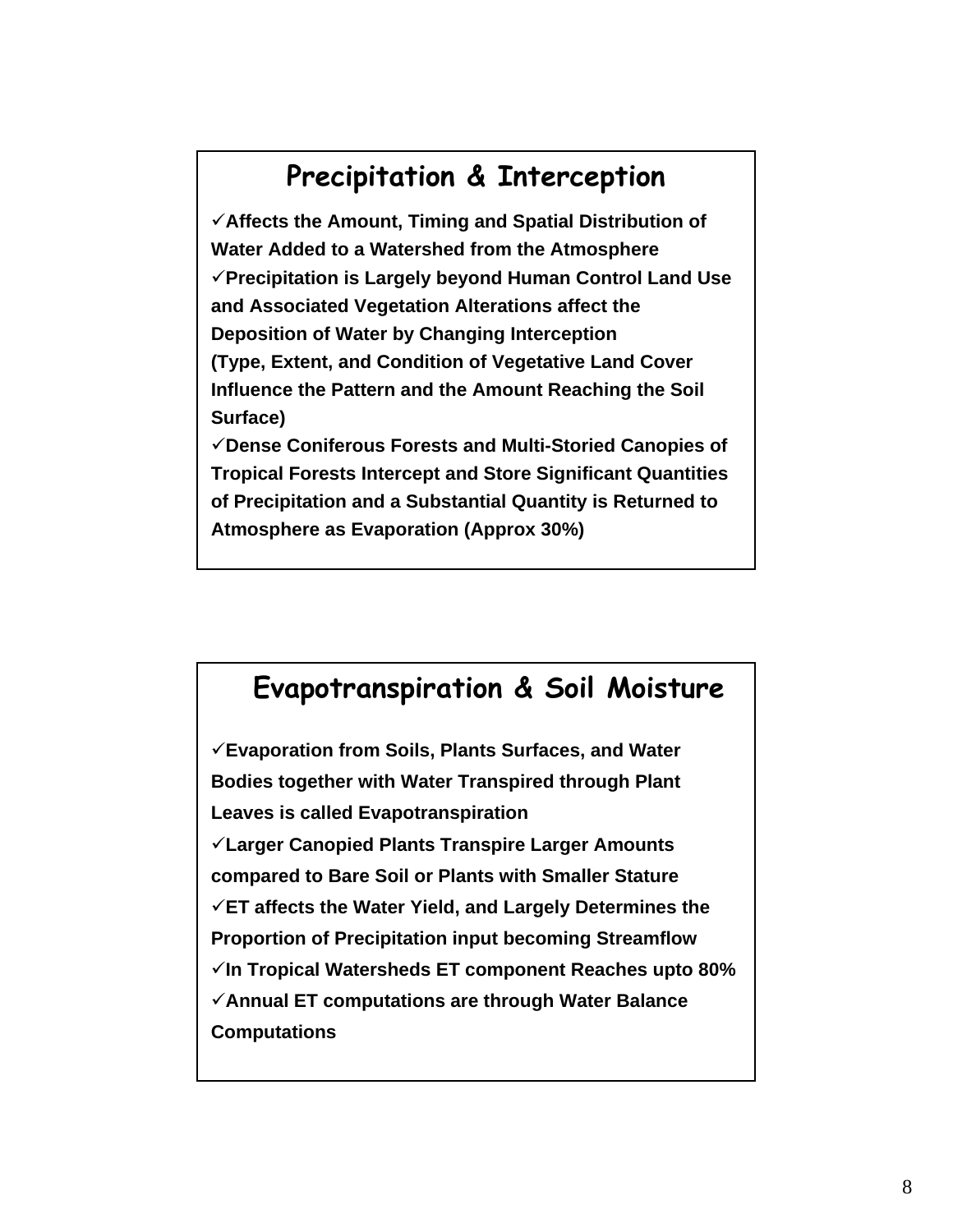|                 |                                                          | Comparison of Annual ET and RF                                             |                                       |                                                            |
|-----------------|----------------------------------------------------------|----------------------------------------------------------------------------|---------------------------------------|------------------------------------------------------------|
| Country         | Location                                                 | Precipitation<br>Annual<br>$\overline{\text{mm}}$                          | Annual<br>Evapotransp<br>iration (mm) | $\frac{1}{2}$<br>$\overline{\mathcal{C}}$<br>as:<br>È<br>É |
| <b>Thailand</b> | N1<br><b>P14</b><br>P <sub>21</sub>                      | 1337 (78-87)<br>941 (78-87)<br>935 (78-87)                                 | 725<br>692<br>676                     | 54%<br>74%<br>72%                                          |
|                 | X53<br>X67<br>CT4<br>N40                                 | 1799 (78-87)<br>1803 (78-87)<br>1219 (78-87)                               | 534<br>1228<br>943<br>10221           | 30%<br>68%<br>77%                                          |
|                 | E54<br>E29<br>M69                                        | 1387 (78-87)<br>1458 (78-87)<br>1367 (78-87)<br>1591 (78-87)               | 751<br>1064<br>950                    | 74%<br>52%<br>78%<br>60%                                   |
|                 | <b>Malaysia</b> Lengkuas<br><b>Victoria</b><br>R.Panjang | 2139 (61-67)<br>2578 (61-67)<br>2197 (72-79)                               | 1643<br>1689<br>1412                  | 77%<br>66%<br>64%                                          |
| Sri<br>Lanka    | Peradeniya<br>Putupaula<br><b>Bopagoda</b>               | 2726 (69-80)<br>3480 (72-79)<br>3324 (up to 96) 1952                       | 826<br>795                            | 30%<br>23%<br>58%                                          |
|                 | Chilaw<br>Dambulla                                       | 1604 (up to 96) 536<br>Katharagama 1522 (up to 96) 1240<br>1278 (up to 96) | 986                                   | 33%<br>82%<br>77%                                          |

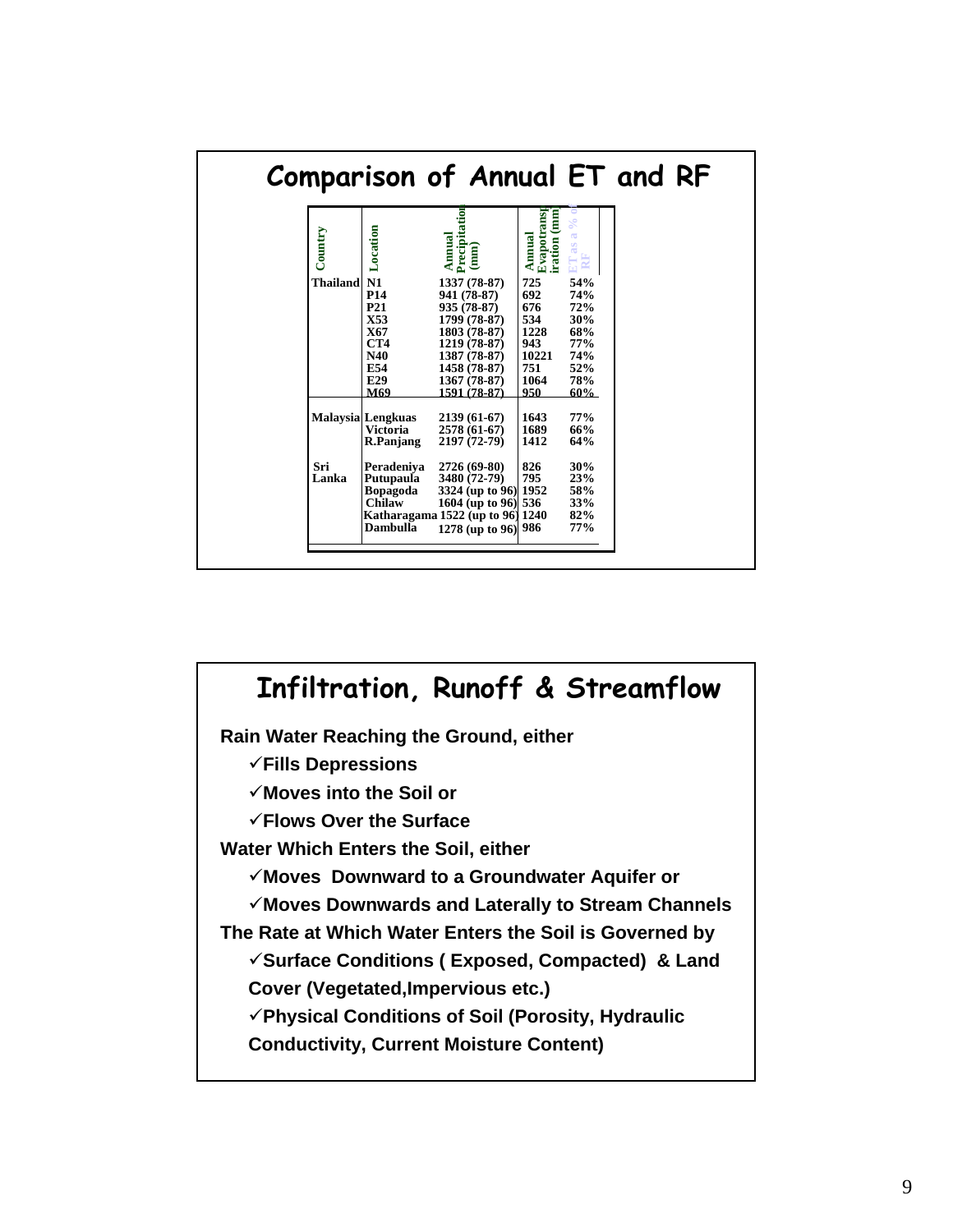## **Infiltration, Runoff & Streamflow**

9**Soil Covered with Vegetation Encourages Higher Infiltration than Bare Soils (Detainment)**  9**Plants through Canopy Cover reduces the Rain Drop Impact which can seal the Surface by Displacing Tiny Particles into Soil Pores**  9**Rainwater which flows over the surface and which flows laterally through the Soil becomes Streamflow** 9**The Terrain Shape and Constituents determine the Time and Quantity of Streamflow Generated in a watershed** 9**Watershed Characteristics such as, Shape, Size, Channel and Watershed Slope, Topography and Drainage Density, and the Presence of Wetlands and Reservoirs influence the Streamflow Response**

# **Infiltration, Runoff & Streamflow Water Yield from a Catchments Usually Increases when,** 9**Forests are Clear Cut or Thinned** 9**Vegetation converted from Deep Rooted to Shallow Rooted** 9**Change of Plant Species with High Interception Capacities to Low Interception Capacities LARGEST WATER YIELD OCCURS FROM CLEAR**

**CUTTING OF FORESTS**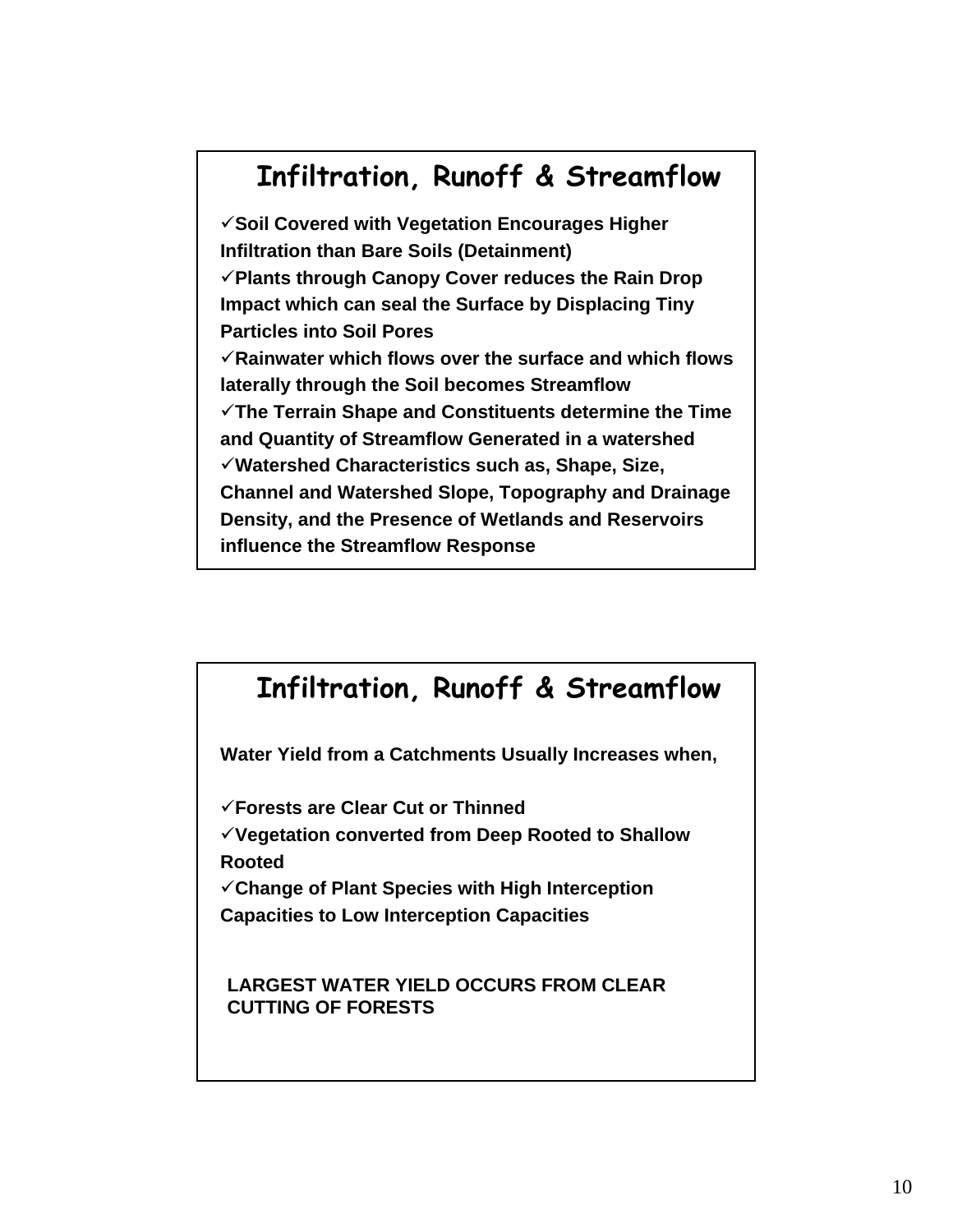|                                                          |                                                | <b>Vegetation Conditions (Morocco)</b>          |                                              |
|----------------------------------------------------------|------------------------------------------------|-------------------------------------------------|----------------------------------------------|
|                                                          | <b>Heavily</b><br>Grazed<br>Palm<br>Vegetation | <b>Moderately</b><br>Grazed<br><b>Brushland</b> | Ungrazed<br><b>Afforested</b><br><b>Pine</b> |
| Vegetative<br>Cover (%)                                  | 12.5                                           | 41.3                                            | 99                                           |
| Slope $(\%)$                                             | $0 - 10$                                       | $5 - 25$                                        | $5 - 40$                                     |
| <b>Initial</b><br><b>Infiltration</b><br>Rate<br>(mm/hr) | 179                                            | 194                                             | 439                                          |
| <b>Infiltration</b><br>Rate after<br>2hrs<br>(mm/hr)     | 43                                             | 65                                              | 226                                          |

|                                           |                                                              | Increase of Water Yield with<br>reduction in Vegetation Cover |                        |  |  |
|-------------------------------------------|--------------------------------------------------------------|---------------------------------------------------------------|------------------------|--|--|
| <b>Vegetative</b><br><b>Cover Type</b>    | Increase in Water Yield per 10%<br><b>Reduction in Cover</b> |                                                               |                        |  |  |
|                                           | Average<br>(mm)                                              | <b>Maximum</b><br>(mm)                                        | <b>Minimum</b><br>(mm) |  |  |
| <b>Conifer &amp;</b><br><b>Eucalyptus</b> | 40                                                           | 65                                                            | 20                     |  |  |
| <b>Deciduous</b><br><b>Hardwood</b>       | 25                                                           | 40                                                            | 6                      |  |  |
| <b>Shrub</b>                              | 10                                                           | 20                                                            | 1                      |  |  |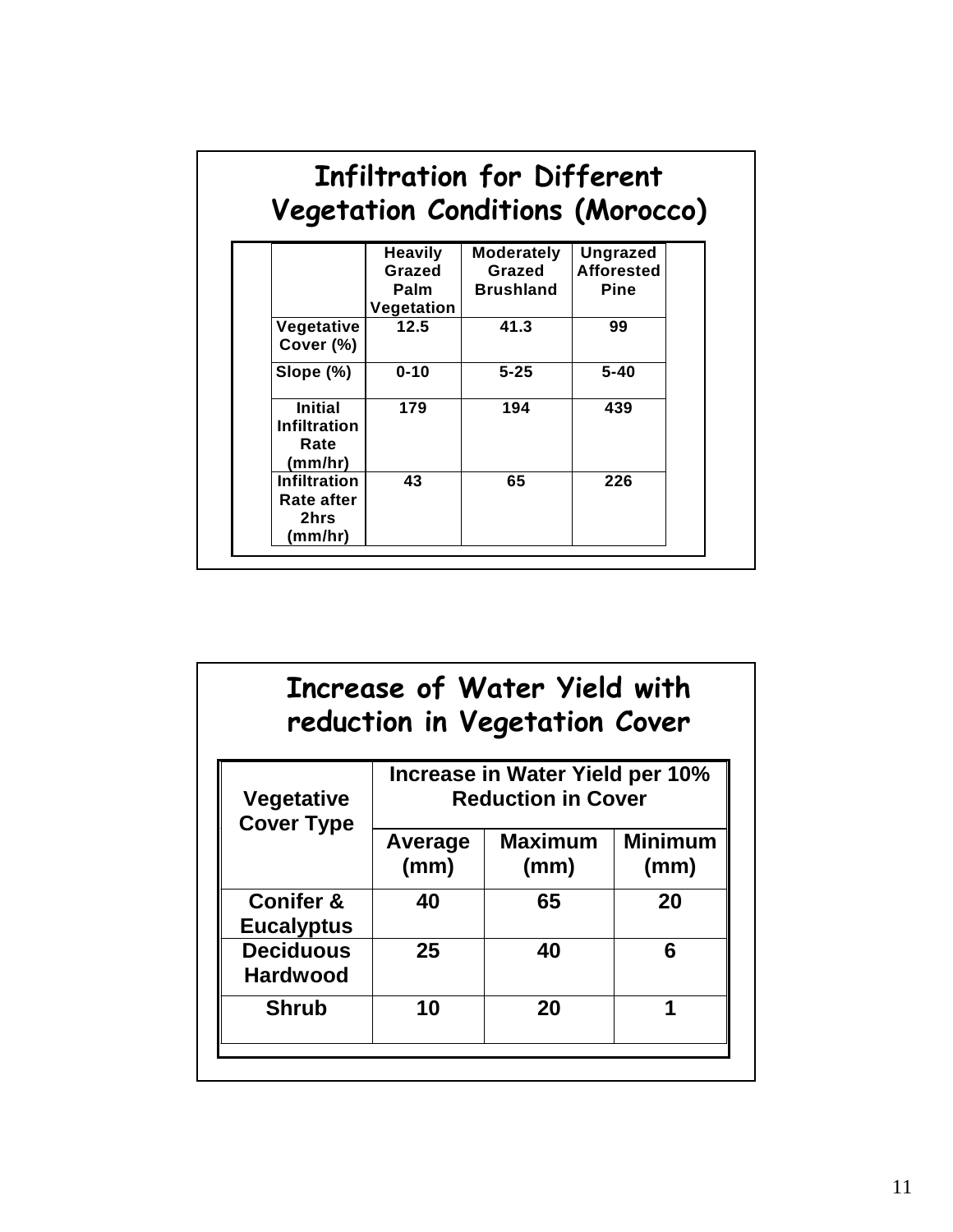### **Ground Water**

¾**Groundwater is referred to as the water that is accumulated beneath the Soil Surface in Saturated Zones**  ¾**Groundwater is very important to maintain the Watershed Wetness but it Seldom Occurs where it is most needed**

¾**Groundwater is often used as a Source of Fresh Water and important for vegetation sustenance and /or vegetation revival**

¾**Groundwater that seeps into streams provides the Baseflow of Streams. Therefore any unmanaged use would create a heap of Environmental Problems.** ¾**In most watersheds the use of Groundwater is limited** 

**by the Rate of Natural Replenishment. There are many places where Natural flood waters are used to replenish the Groundwater**

# **Soil Erosion and Sedimentation**

*Soil Erosion*

¾**The Process of Dislodgement and Transport of Soil Particles by Wind and Water**

¾**Factors affecting Soil Erosion are, Climate,** 

**Topography, Soil Characteristics, Vegetative Cover, Land Use etc.**

¾**Concerns of Wind Erosion Significant only in Arid and Coastal Areas**

¾**Major Concern throughout the World (Especially in the TROPICS) is the Soil Erosion by Water**

**Erosion Rates**

•**In Undisturbed Forests - 0.04 tons/ha/year** •**Logging and Roads - in excess of 15 t/ha/yr** •**Road Construction Sites - excess of 95 t/ha/yr**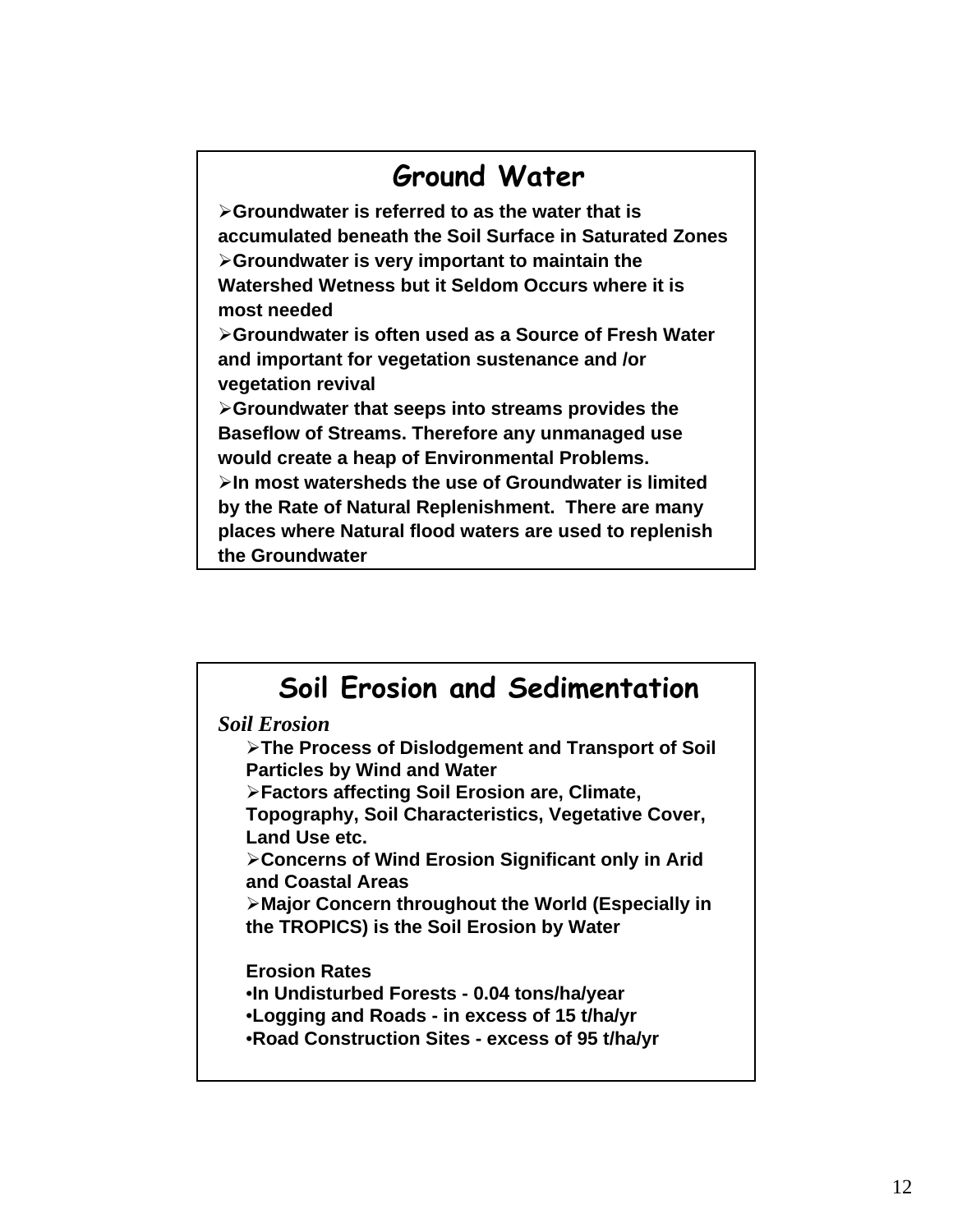

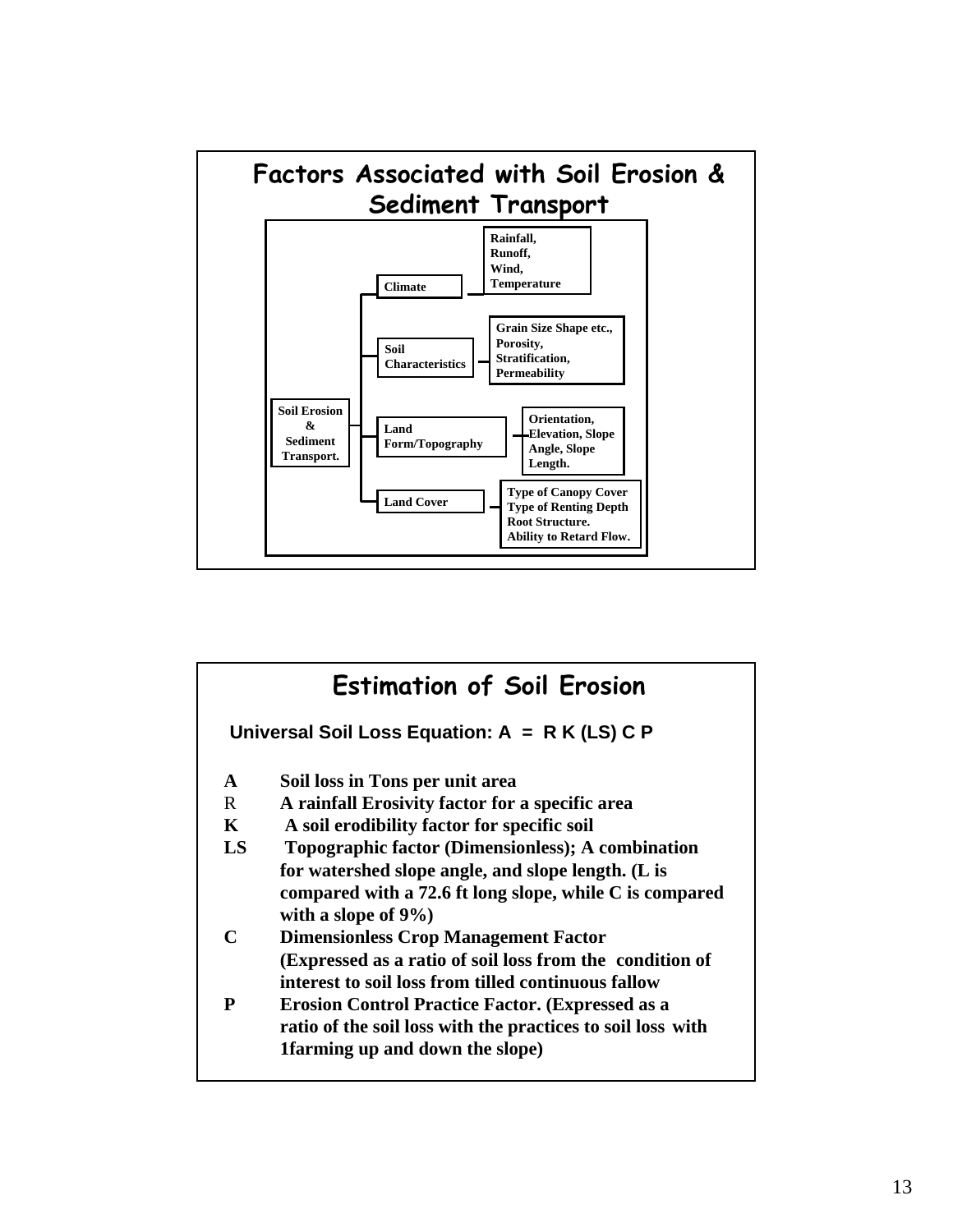

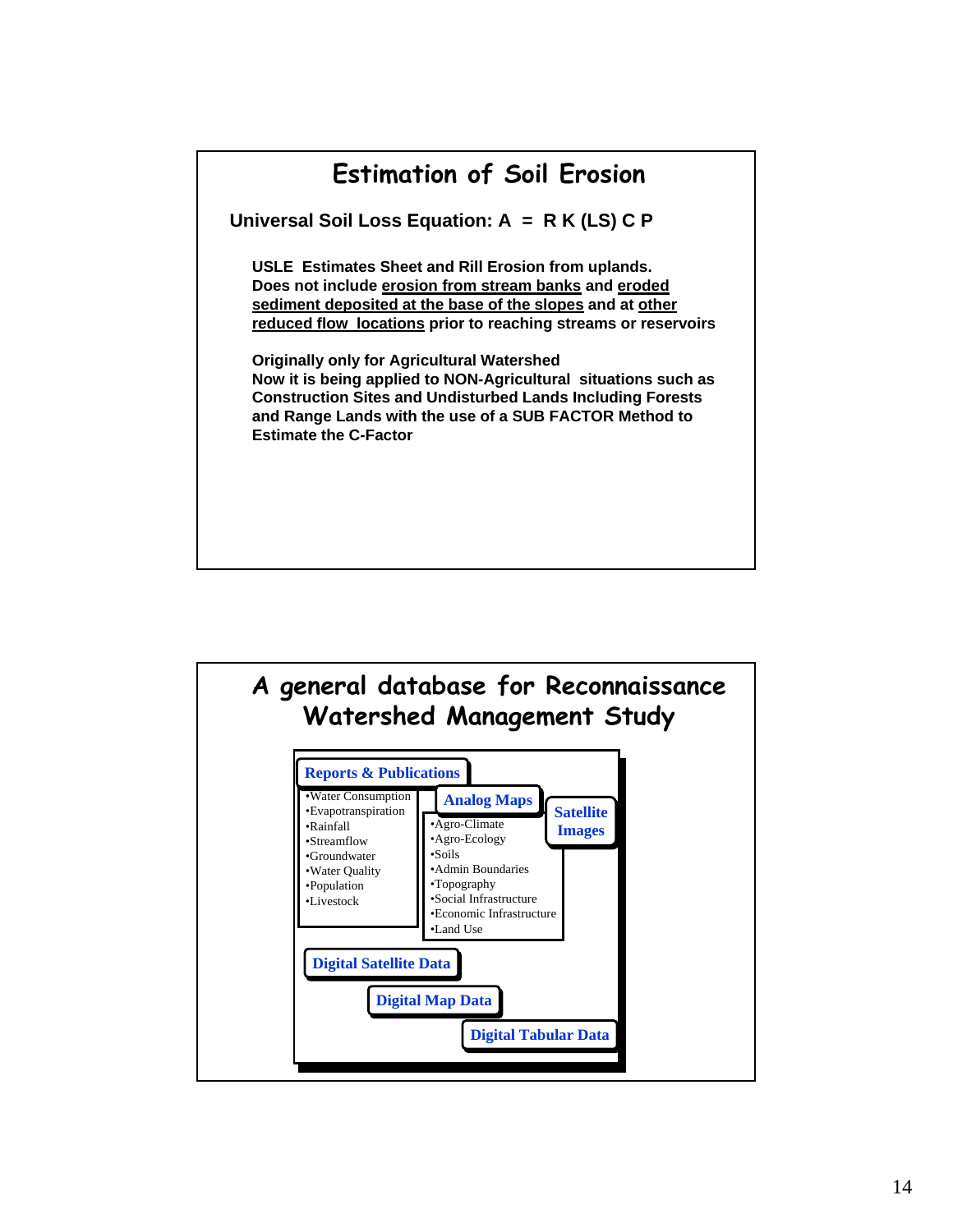

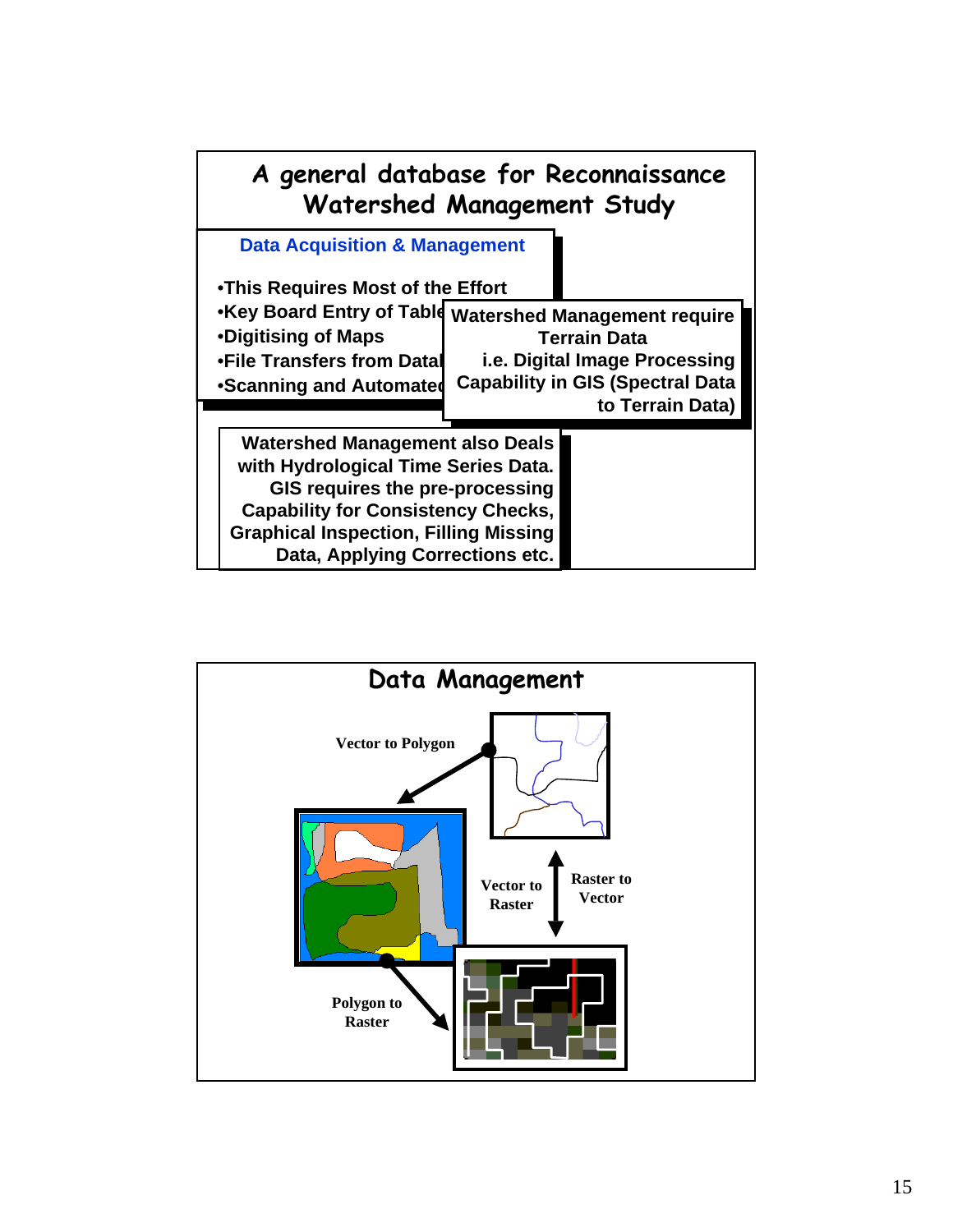### **GIS Data Manipulation and Analysis**

#### **Single Data Plane Single Data Plane**

 $\checkmark$ Interpolation of Point Data (rainfall & groundwater levels are in from rain gauges and from wells).

 $\checkmark$ Creation of distances around points and lines (Useful in studying yield of wells in hard rock etc).

 $\checkmark$ Interpolation and filtering (interpolation from digitised contours to obtain the DEM and filtered to obtain the slope map or a flow path map).

 $\checkmark$ Interpolation and filtering is used for 2-D flow net construction of groundwater surfaces

 $\checkmark$  Cover classification from remotely sensed data (a single plane) is created from several data planes with spectral data).

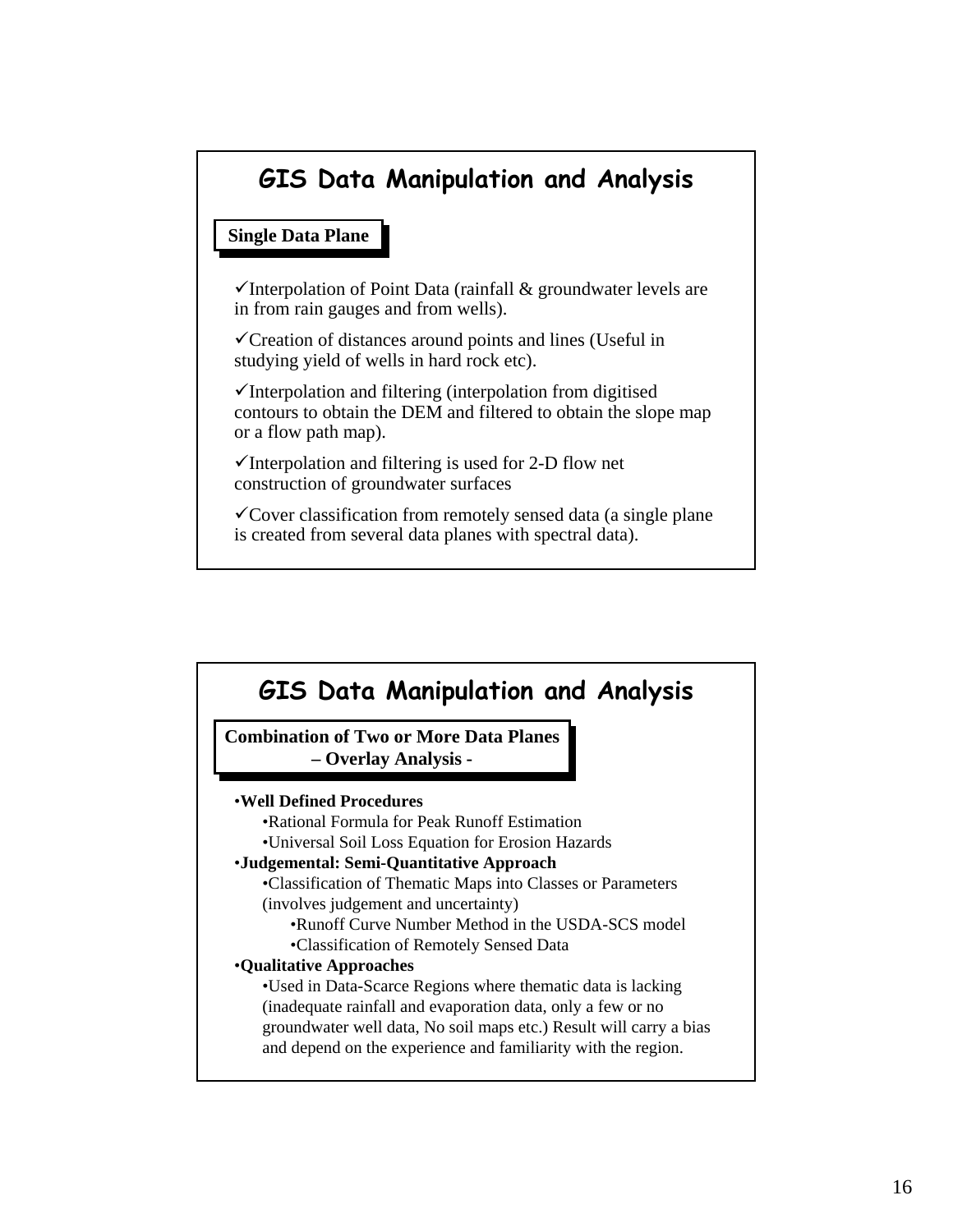#### **A Simple GIS Model to Compute Peak Runoff from Watershed**

**Watershed Management and Environmental Impact Assessment Exercises often require the estimation of Peak Flows at critical geographic locations**

**Example: For a Large Number of Catchments along a Planned Highway, it is necessary to estimate the adequacy of Drainage Structures Proposed by the Highway Developer**